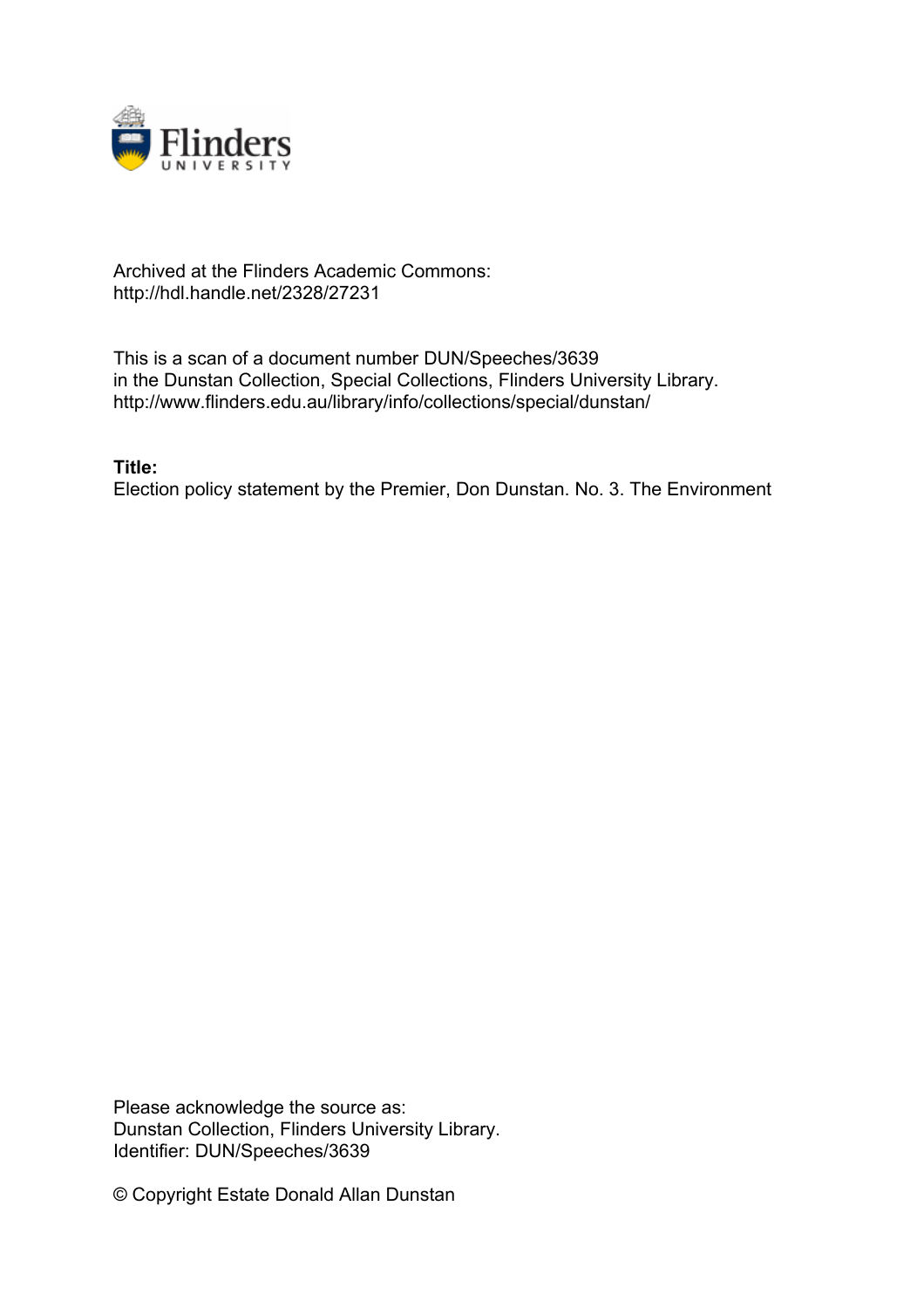#### ELECTION POLICY STATEMENT BY THE PREMIER, DON DUNSTAN.

### NUMBER 3. THE ENVIRONMENT.

Labor is determined to ensure that South Australia achieves the highest possible' environment protection and planning standards.

In the Government's policy speech we undertook to continue our established programme of environmental protection and planning. We have already achieved standards that are the envy of all other Australian States.

We intend to continue to lead Australia in this way.

This statement amplifies some of the environment policies touched on in the policy speech.

#### LAND USE SURVEY.

The Government has undertaken to conduct a land-use survey of the whole State.

On completion of this survey, we will have a detailed and accurate knowledge of land throughout the State, and of its value to the community in all respects.

This will enable a proper assessment to be made of the value or otherwise of proposed changes in land use, or in the continuance ,of current patterns of use.

The survey will cover both undeveloped and developed lands and will specifically detail areas of natural bush, grassland, seascapes and coastal areas.

It will allow for the assessment of proper environmental protections standards throughout the State.

## RURAL DEVELOPMENT PLANS.

The State Planning Office has for some years been carrying out broad land use surveys upon which development plans for the various planning areas of the State are based. This programme will be extended to include rural areas and the Far North. Progressive returns from the Land Use Survey will assist this process.

# ENVIRONMENTAL IMPACT STATEMENTS.

Labor has undertaken to introduce a system of Environmental Impact... Statements to provide South Australians with a positive method of assessing the likely effects of proposed development on the environment.



ELECTION POLICY

STATEMENT

 $\frac{1}{2}$ 

 $\frac{1}{2}$ H<sub>1</sub>

PREMIER

DON

DUNSTAN

 $\vec{5}$ <u>س</u>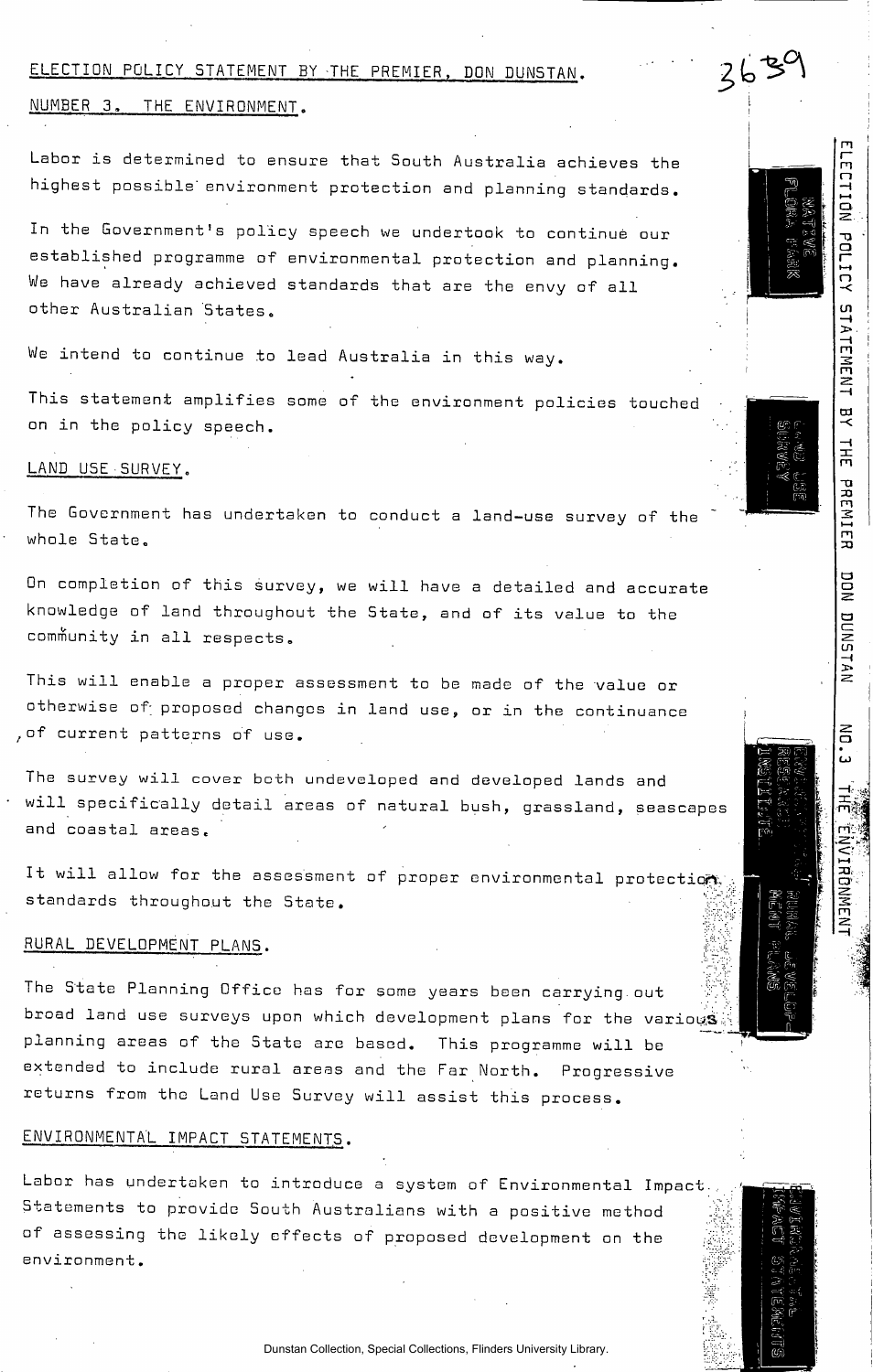The Statements will ensure that environmental effects are taken into account whenever a new Government, Local Government, or private development is being planned. They will allow the establishment of methods for the control of environmental disturbance, and for a basis upon which possible adverse environmental effects con be balanced against anticipated developmental advantages.

 $\overline{2}$ .

 $\equiv$  2  $\equiv$   $\equiv$   $\equiv$ 7 5 6 %<br>1 5 6 5 7<br>1 5 6 7 7  $\Xi$  in and  $\Xi$ 

ELECTION

POLICY STATEMENT

븟

**HHT** 

PREMIER

DON

DUNSTAN

륾

计元

ENVIRONMENT

The Government believes that attempts to make environmental considerations automatically over-ride all other considerations in development planning ore unsound.

Some adverse effects, even if only of a minor nature, are an unavoidable consequence of any developmental alteration to the natural•environment. Housing developments are an obvious example.

In view of such considerations, the Environmental Impact Statements will include

> \* an examination, analysis and assessment of the environmental effects of a development

and i-

\* an assessment of ameliorative programmes such as alternate site selection, pollution control methods and equipment, and the alternate types of industrial processes or structures to be used.

The statements would be made public, and public comment would be sought and considered by the Environmental Protection Council.

#### ENVIRONMENTAL RESEARCH IN5TITUTE.'

*I* 

The Government has undertaken to establish an environmental research institute .

This will be a new 'brain industry' for South Australia.

The Institute will be an independent organization operating under statute, and its task will be to undertake highly specialist research and development projects relating to the environment and to industrial processes which affect the environment. Its clients will be both governments and private organizations.

The Institute will 'have as a major objective the achievement of inter-disciplinary approaches to environmental projects, to ensure that specialist knowledge in any one area is taken into account by all disciplines involved in a project.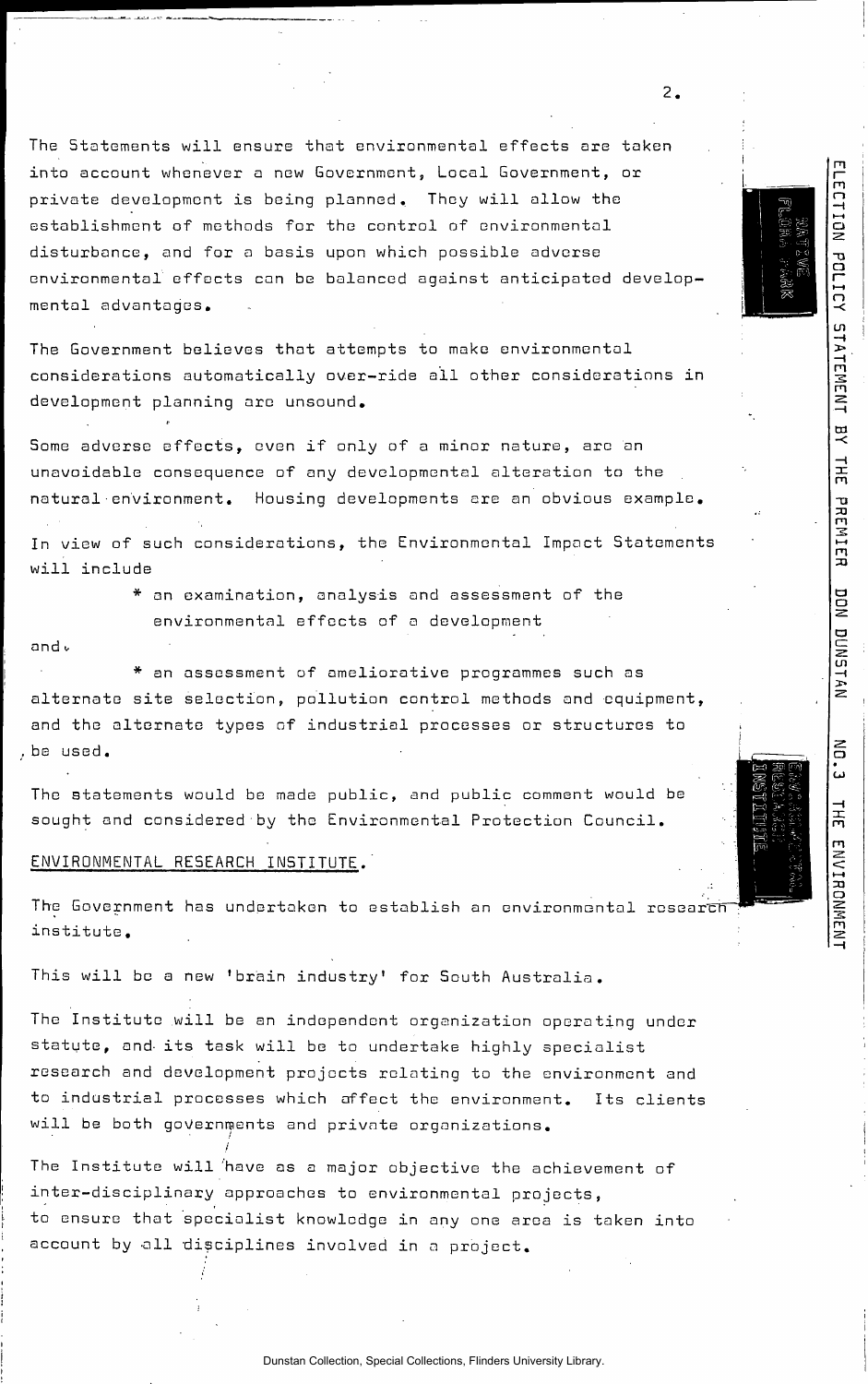# ELECTION POLICY STATEMENT BY THE PREMIER, DON DUNSTAN.

#### NUMBER 3. THE ENVIRONMENT.

Labor is determined to ensure that South Australia achieves the highest possible environment protection and planning standards.

In the Government's policy speech we undertook to continue our established programme of environmental protection and planning. We have already achieved standards that are the envy of all other Australian States.

We intend to continue to lead Australia in this way.

This statement amplifies some of the environment policies touched on in the policy speech.

#### LAND USE SURVEY.

The Government has undertaken to conduct a land-use survey of the whole State.

On completion of this survey, we will have a detailed and accurate knowledge of land throughout the State, and of its value to the community in all respects.

This will enable a proper assessment to be made of the value or otherwise of proposed changes in land use, or in the continuance of current patterns of use.

The survey will cover both undeveloped and developed lands and will specifically detail areas of natural bush, grassland, seascapes and coastal areas.

It will allow for the assessment of proper environmental protection standards throughout the State.

## RURAL DEVELOPMENT PLANS.

The State Planning Office has for some years been carrying out broad land use surveys upon which development plans for the various planning areas of the State are based. This programme will be extended to include rural areas and the Far North. Progressive returns from the Land Use Survey will assist this process.

## ENVIRONMENTAL IMPACT STATEMENTS.

Labor has undertaken to introduce a system of Environmental Impact-Statements to provide South Australians with a positive method of assessing the likely effects of proposed development on the environment.

Dunstan Collection, Special Collections, Flinders University Library.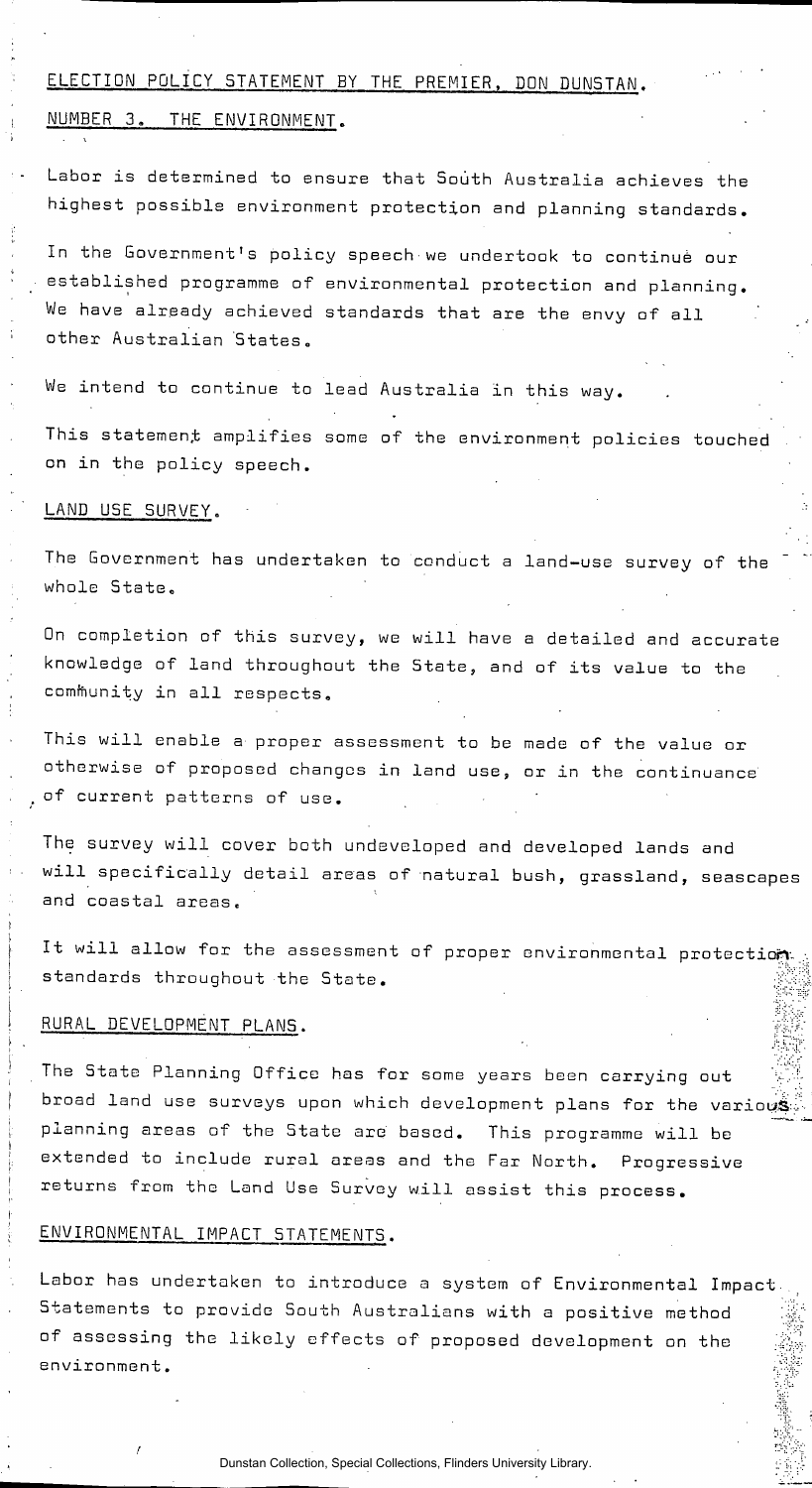The Statements will ensure that environmental effects are taken into account whenever a new Government, Local Government, or private development is being planned. They will allow the establishment of methods for the control of environmental disturbance, and for a basis upon which possible adverse environmental effects con be balanced against anticipated developmental advantages.

The Government believes that attempts to make environmental considerations automatically over-ride all other considerations in development planning are unsound.

Some adverse effects, even if only of a minor nature, are on unavoidable consequence of any developmental alteration to the natural environment. Housing developments are an obvious example.

In view of such considerations, the Environmental Impact Statements will include

> \* on examination, analysis and assessment of the environmental effects of a development

and  $\epsilon$  -contracts to the contract of the contracts of the contracts of the contracts of the contracts of the contracts of the contracts of the contracts of the contracts of the contracts of the contracts of the contract

'\* an assessment of ameliorative programmes such as alternate site selection, pollution control methods and equipment, and the alternate types of industrial processes or structures to be used.

The statements would be made public, and public comment would be sought and considered by the Environmental Protection Council.

### ENVIRONMENTAL RESEARCH' INSTITUTE.

/

The Government has undertaken to establish an environmental research institute. **i** 

f

 $2.$ 

i

This will be a new 'brain industry' for South Australia.

The Institute will be an independent organization operating under statute, and its. task will be to undertake highly specialist research and development projects relating to the environment and to industrial processes which affect the environment. Its clients will be both governments and private organizations.

The Institute will 'have as a major objective the achievement of inter-disciplinary approaches to environmental projects, to- ensure that specialist knowledge in any one area is taken into account by all disciplines involved in a project.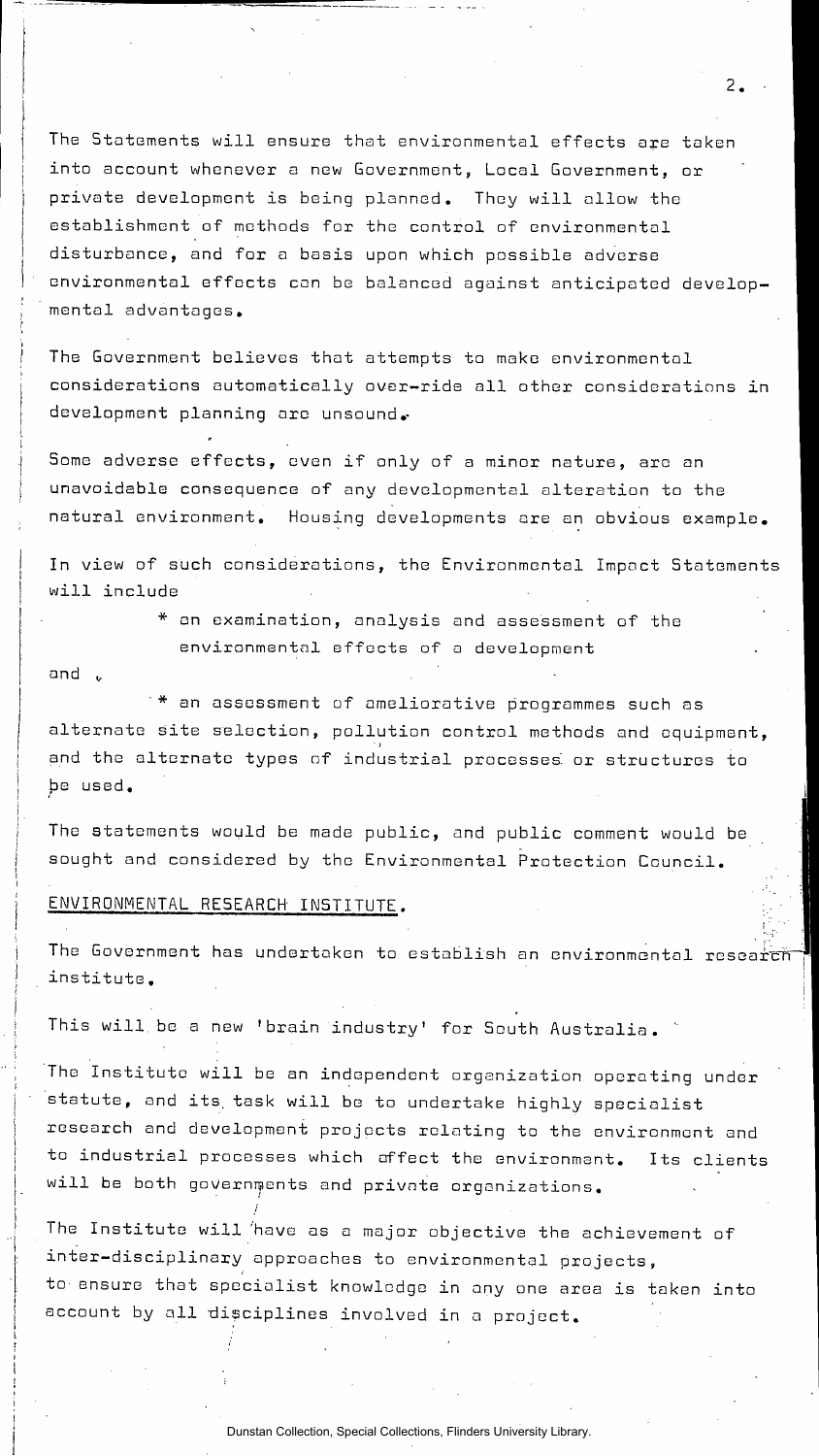The Institute will be encouraged to extend its activities throughout the Australasian region, and to seek the best scientific talent available for .participation in its work.

#### NATIVE FLORA PARK.

In the Government's rural policy speech, we undertook to research ways by which economically viable native soft and hard wood plantations can be established in South Australia.

The environmental and ecological advantages of native Australian forestry ore immense, and would help to redress the imbalance that over-clearing has created in rural areas.

In line with this general approach, the Government intends that a major conservation park will be established in the Blackhill area of the Adelaide Hillsface Zone, at Athelstone.

The park will include areas already acquired by the Government as part of the process of reserving open space areas under the Metropolitan Development Plan.

Its eventual total area will be in the vicinity of 1910 acres.

The Blackhills Park will be developed as a major native Australian, flora reserve and bird sanctuary.

Large areas would be left in their native state, while at the base of Blackhill itself the reserve land will be intensively planted with Australian wildflowers and trees.

The Park will contain its own nurseries to service its requirements, and to propogate and cultivate native trees and shrubs for the use of Government bodies, private organisations and home gardeners.

It will be associated with the nearby development of a new recreation reserve in the -Athelstone area, which is part of the 5000 acres of. metropolitan land the Government will develop for sport and recreation.